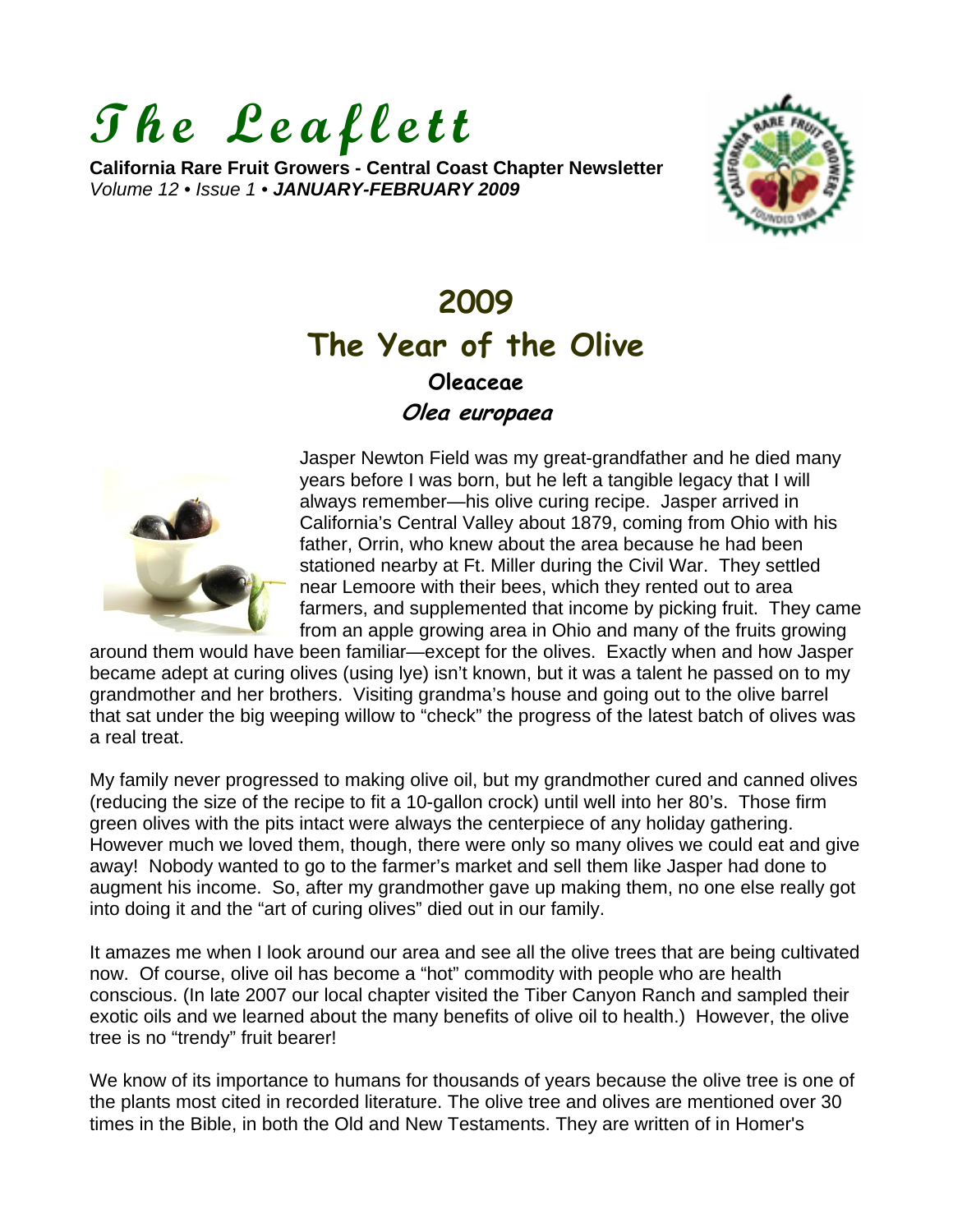Odyssey, in the Qur'an, and by many other poets and writers over the centuries. In his writing, the olive was dubbed "the tree that feeds the children" by the philosopher Sophocles. Aldous Huxley wrote the beautiful description: "…I like them all, but especially the olive, for what it symbolizes, first of all, peace with its leaves and joy with its golden oil." Hippocrates, the father of modern medicine, wrote that he used the juices of fresh olives as a cure for mental illness and poultices of ground olives for healing ulcers.

Olive trees are considered practically immortal. Their incredible resistance to harsh elements probably helped bolster the notion that olive oil would provide strength and youth to those who consume it. In many cultures, olive branches also symbolize peace, longevity, fertility, maturity, wealth and prosperity.

The olive is a native of the Mediterranean, Asia Minor, and even parts of Africa. However, its cultivation has now spread throughout the world to wherever a temperate climate can be found. The tree provides a source of olive oil, fine wood, olive leaf extract, and olives for



consumption. Archeological evidence has shown that olives were being used as early as 7000 years ago and it is known that olives and olive oil were being grown and used commercially as early as 3000 BC in Crete. The Egyptians cultivated olive groves, as shown in an inscription on a temple to the god Ra, from the time of Ramses II (1197-1165 BC), which told that the olive groves around the city of Heliopolis gave pure oil, the best quality in all of Egypt, for lighting the lamps in sacred places. Pliny the Elder (AD 23-79), a Roman historian and naturalist, wrote of a sacred Greek olive tree that was 1600 years old. Several trees in the Garden of Gethsemane (from the Hebrew words "gat shemanim" or olive press) in Jerusalem are claimed to date back to the time of Jesus. Two giant olive trees in the Arab town of Arraba and five trees in Deir Hanna, both in Israel's Galilee region, have been determined to be over 3000 years old. All seven

trees continue to produce olives. The olive tree of Vouves in Chania Prefecture in Crete is about 3500 years old, and while its age cannot be precisely determined, it is considered the oldest olive tree in the world. The trunk has perimeter of 12.5 m and diameter of 4.6 m and it still produces olives. It belongs to the variety tsounati.

The Franciscan monks brought olives to the New World in the1500's. In the tiny Mexican town of Tzintzuntzan there are still trees living that date from that time, as shown in the photo on the right from PRI's The World. The first olive trees were planted in California at the San Diego Mission by Franciscan monks in 1769. The trees were planted throughout California with the intention of producing oil, but the lower cost European olive oils won out. (The oldest of the Franciscan olive groves are in northern California—the older ones in southern

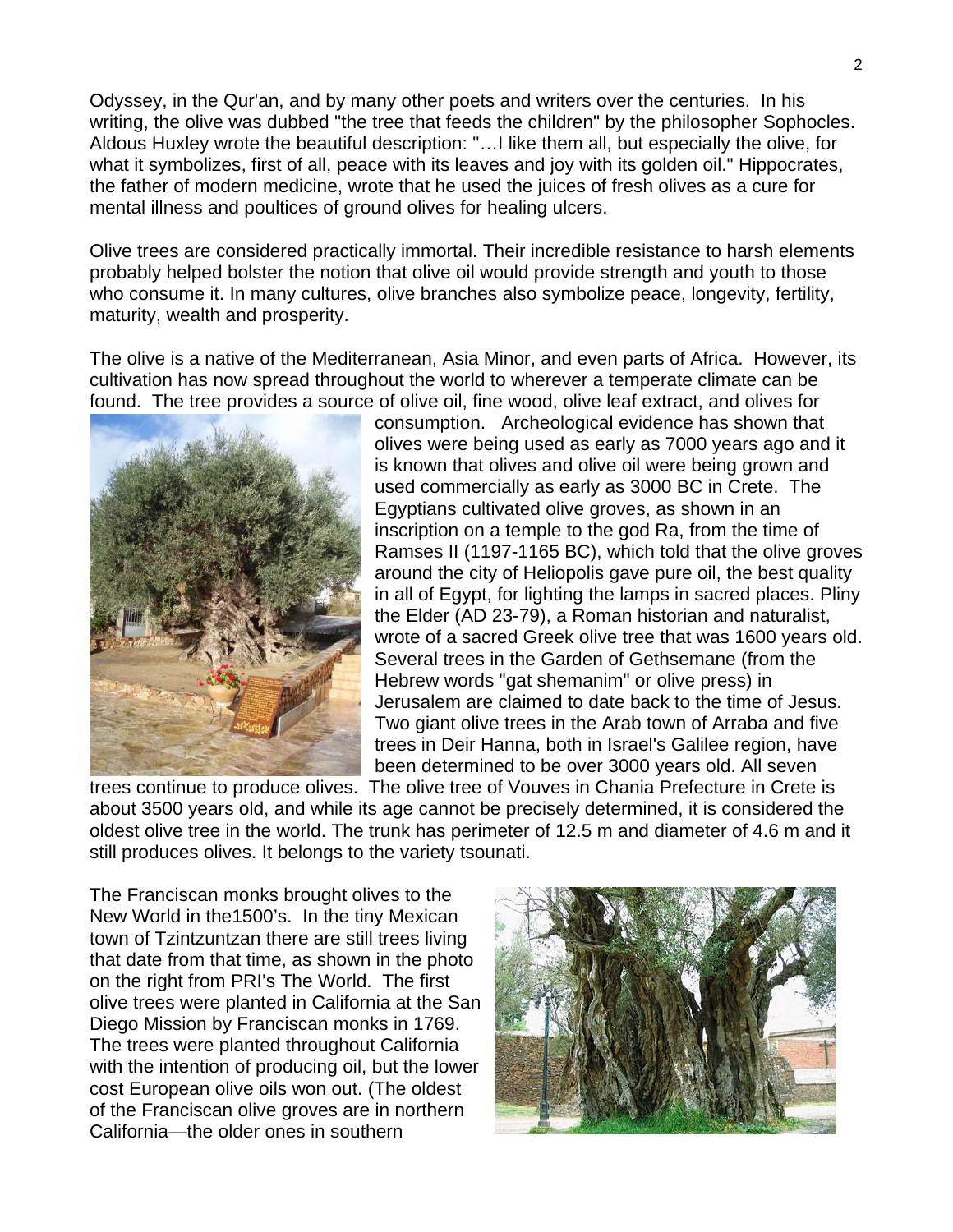California lost out to urban sprawl.) In the late 1800's, a housewife, Freda Ehmann and her son, Edwin began experimenting with new ways to market the olive, and she found success with the California style ripe black olives she produced.

Olive wood has a beautiful gain that takes polishing well. It is a hard wood that is highly prized for woodworking. Once an olive tree reaches about 200 years of age, it loses its trunk and sends up shoots. That's why it is considered an "immortal" tree and why the wood can



be harvested without destroying the tree. (That's also why it is difficult to determine an ancient tree's age.)

The health benefits of using olive oil are well documented. Recent research has now provided firm proof that a Mediterranean diet, which includes

olive oil, is not only generally healthy, but that consuming olive oil can actually help lower harmful LDL cholesterol. Olive oil contains antioxidants that discourage artery clogging and chronic diseases, including cancer. Drunk before a meal, olive oil protects the stomach from ulcers. If a spoon or two is taken with lemon or coffee, it prevents constipation without irritating the intestinal tract. It is also effective in treating urinary tract infections and gall bladder problems. It is a perfect remedy for gastritis in children; it accelerates brain development and strengthens the bones. Olive oil dissolves clots in capillaries, has been found to lower the degree of absorption of edible fats, and consequently slows down the aging process.

So, if you want to grow your own olive tree, what does it take? It takes just what you have on the Central Coast—a temperate climate with a bit of winter chill and rather nutrient starved calciferous soil with little water. The tree is more liable to disease in rich soils, and the oil is inferior to the produce of poorer and rockier ground. The old belief was that olives did best near the ocean. There are thousands of cultivars of the olive. In Italy alone at least three hundred cultivars have been enumerated, but only a few are grown to a large extent. None of these can be accurately identified with ancient descriptions, though it is not unlikely that some of the narrow-leaved cultivars most esteemed may be descendants of the Licinian olive, described by Pliny the Younger (61/63 ca. 113) as one of the best of the 15 cultivars known in his day. The California "Mission" olive is a great choice if you want to cure your own olives for eating or for pressing oil.



The Sevillano is the largest California commercial variety, but it is good only for pickling and eating. It has very little oil content. Or, you could go on-line and order your own olive tree from Israel for only \$49 delivered—just so you can say you have one! (Photo is of a tree in Bethlehem.)

Oh, did I mention that the biggest factor in growing your own olive tree is patience? They don't develop really fast! (After all—**they've** got hundreds of years to mature!)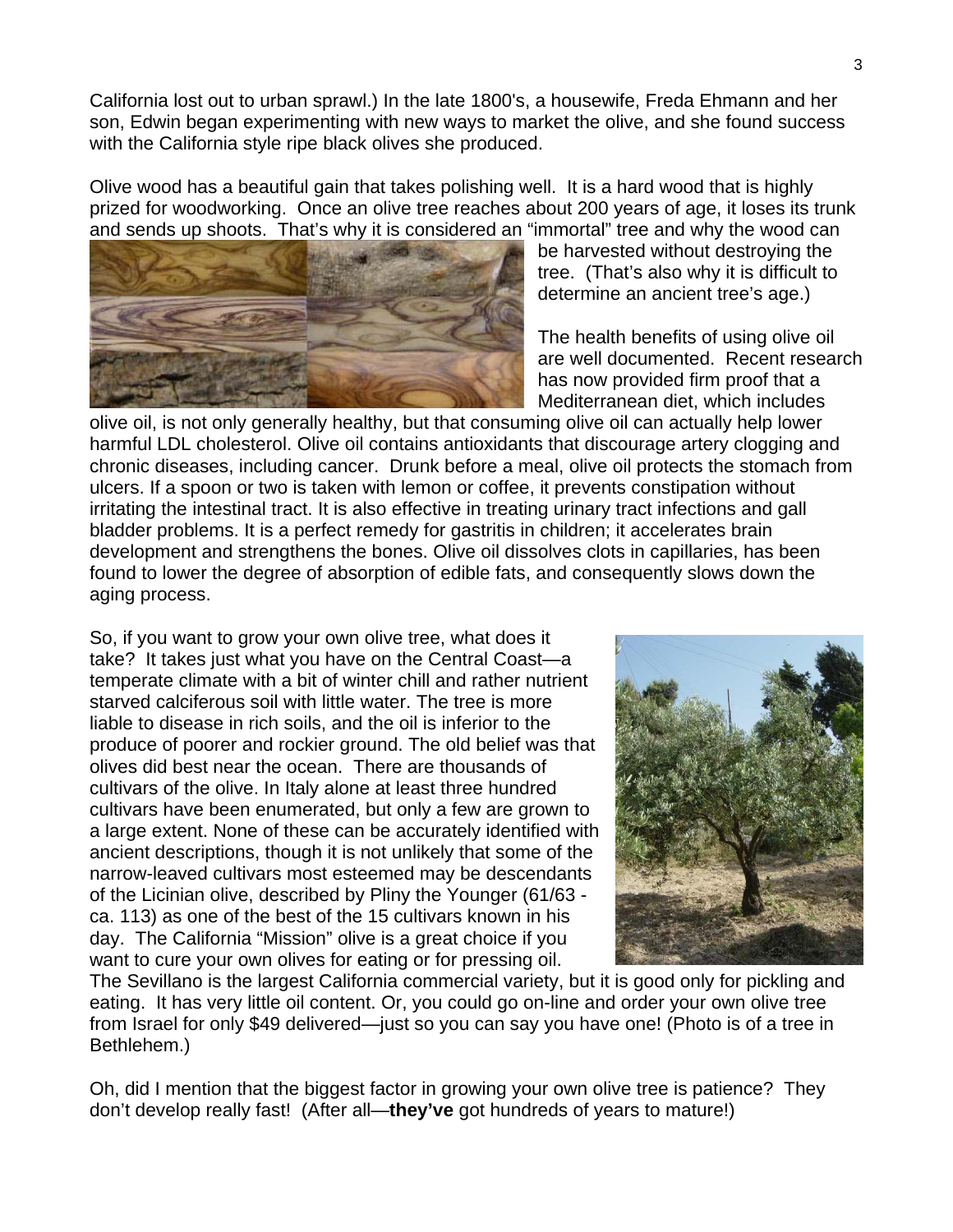#### **November Meeting**



On November 8, we held a meeting at the, the San Luis Obispo High School Ag Department. We held a brief business meeting and there were several short presentations by local chapter members on making name tags for trees and plants, proper watering techniques for baskets, trees, and lawns, and guidelines for the December Plant Raffle and Exchange. (The photo on the left, by Joe Sabol, shows the students, teacher Erin Thompson,

and Dr. Art DeKleine as they prepare for the meeting.)

The meeting was then turned over to Erin Thompson, SLOHS horticulture teacher, who talked about the horticulture program at SLOHS and shared her dreams for the greenhouse during the coming year. She is very enthusiastic about helping high school students develop an interest in greenhouses. Erin then introduced one of her students, Felicia, and her able assistants. Felicia talked about propagating plants in the greenhouse and then demonstrated how to make a basket. We were led to outdoor workstations where we were able to put our new



knowledge to work with materials provided by SLOHS horticulture students. It was a great "hands-on" meeting with plenty of incentive to do our best job since our results were judged by the students! (Felicia demonstrates proper planting technique in the photo above.)

The photos below, also taken by Joe Sabol, show just how much fun everyone had! Patti took third prize with her lovely basket!)

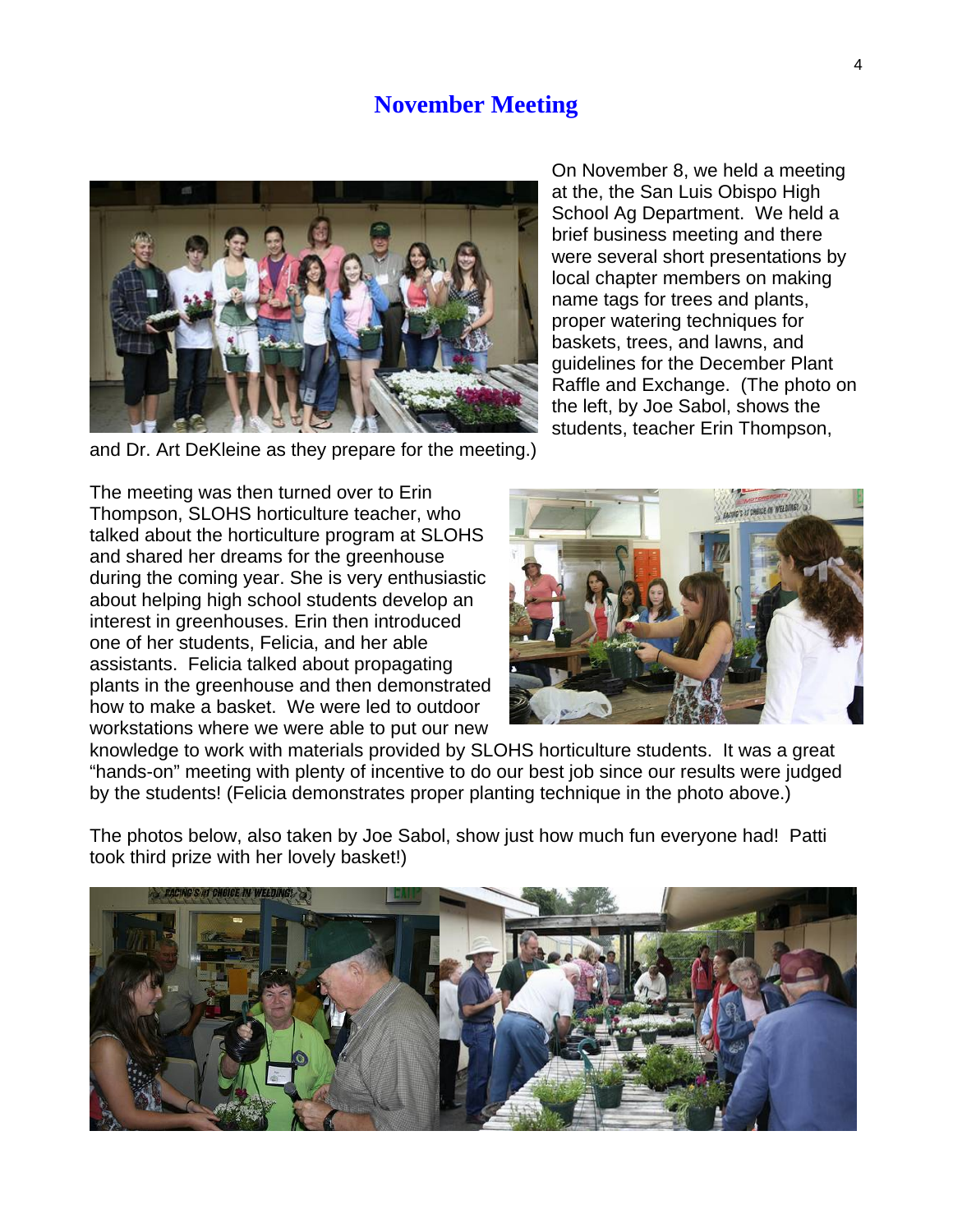## **December Meeting**

By Joe Sabol

The annual Holiday Potluck Meeting was held on Saturday, December 13 and was probably the biggest December meeting in our history. Marv Daniels lined up the PG&E Visitor's Center and the meeting started at 12:30 PM. (Thank you, Paul Moyer, for the great group shot of over 130 people!)



Gisele Schoniger was our guest speaker and she arrived early to set up the room and to pass out all sorts of goodies. She was an outstanding speaker for Kellogg Supply Company and Dr. Earth plant nutrition. Her knowledge and enthusiasm held the audience like a magnet. She told the story of Dr. Earth and went into details on the benefits of mycorrhizal activity in the soil and on the roots of our plants. Her passion for her job was an inspiration to all. Thanks to Art DeKleine and Kathy Longacre for lining up this great speaker.

The potluck was a delightful spread of delicious nutrition. A big thanks goes to Gloria DeKleine and Jill Sabol for cooking the main meat dishes and to all those who contributed to the holiday meal. The dessert table was a sight to see and even more fun to taste!

The rootstock sale was the best ever. Our tradition has been to pre-order rootstock at the December meeting and receive a special "sale price" good only on this date. Over \$600 worth of rootstock was ordered and paid for, a new record!!

Then it came time for the long awaited Plant Raffle. Pet and Marv Daniels had worked hard to get our members to donate the best fruit producing trees and vines for this annual event. Jack Swords donated 50 plants--all fruit bearing plants and many of them "rare" for this area! Gisele contributed some Dr. Earth products and other members contributed a bird house and an owl box to get things rolling. Dave Christy was energetic at the microphone and kept everyone awake and alert. Marv reported a net income of over \$500 for the plant raffle! A big thanks to all those who grew and then donated plants for this annual event!!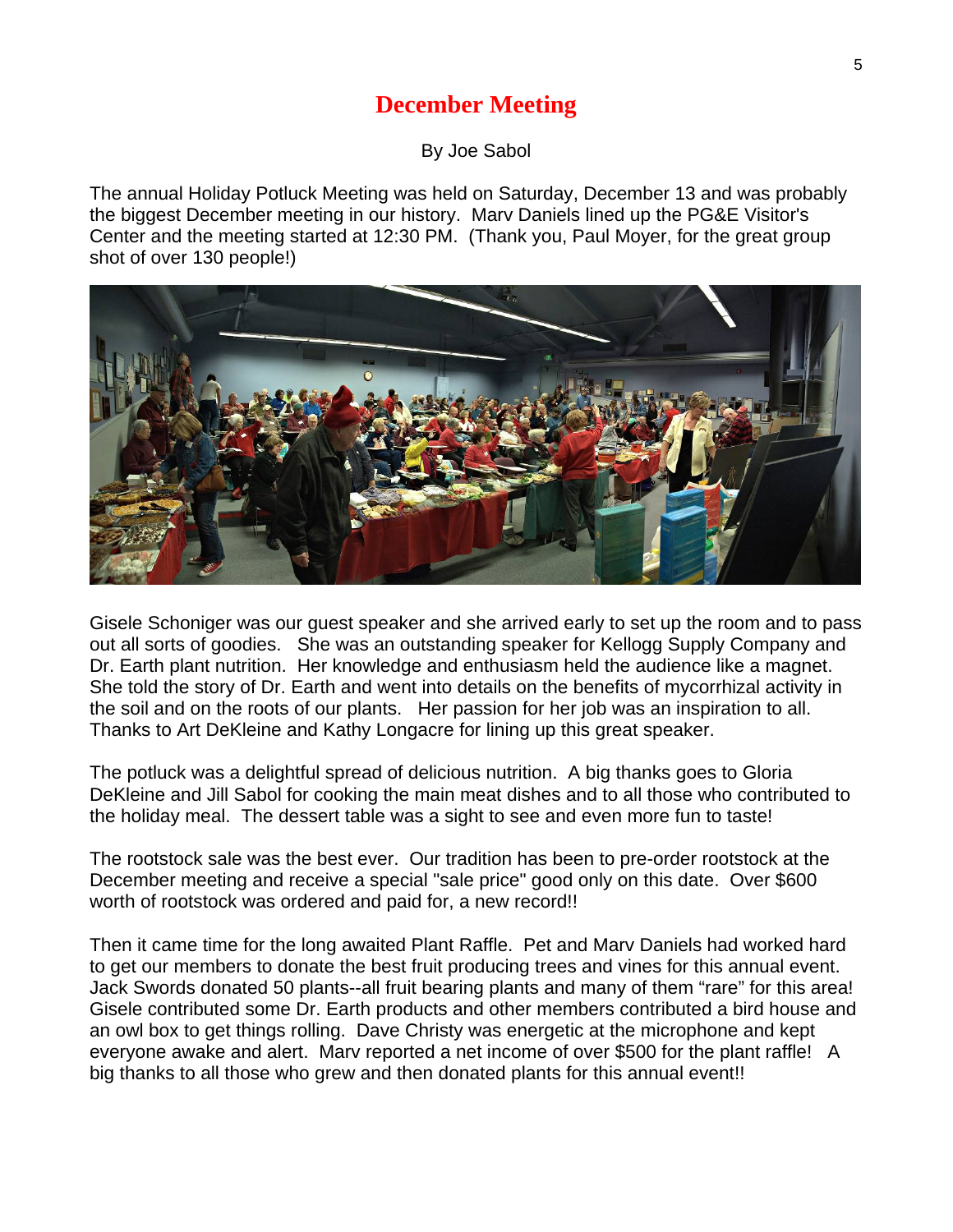Finally, we must say thanks to the dedicated "clean-up crew" that worked hard behind the scenes, during the plant raffle, to get the PG&E facility back in shape after our big meal and meeting. The success of our chapter depends upon many volunteers who work hard, often behind the scenes, to make our meetings educational, fun and keep us all comfortable.

What a wonderful way it was to end our year! Enjoy some of the photos of the event below.



**The question is—how many of you believe in Santa?** 

**Santa and Giselle, our vibrant speaker.** 





**And the winner is…** 

### **Apple Tree Planting and Grafting in the Fall!**

"To everything there is a season…" except when it comes to our intrepid apple tree planters and grafters who know no season in their pursuit of sharing their knowledge and love of apples! On November 5th, Dr. Joe Sabol and Dr. Art DeKleine went to Monarch Grove School where they gave a brief grafting lesson, then helped Mr. Cyr's Fifth Grade class plant a tree and learn how to take care of it. The following day, Dr. Joe and helpers Marv and Pet Daniels and Art Henzgen went to Bishop's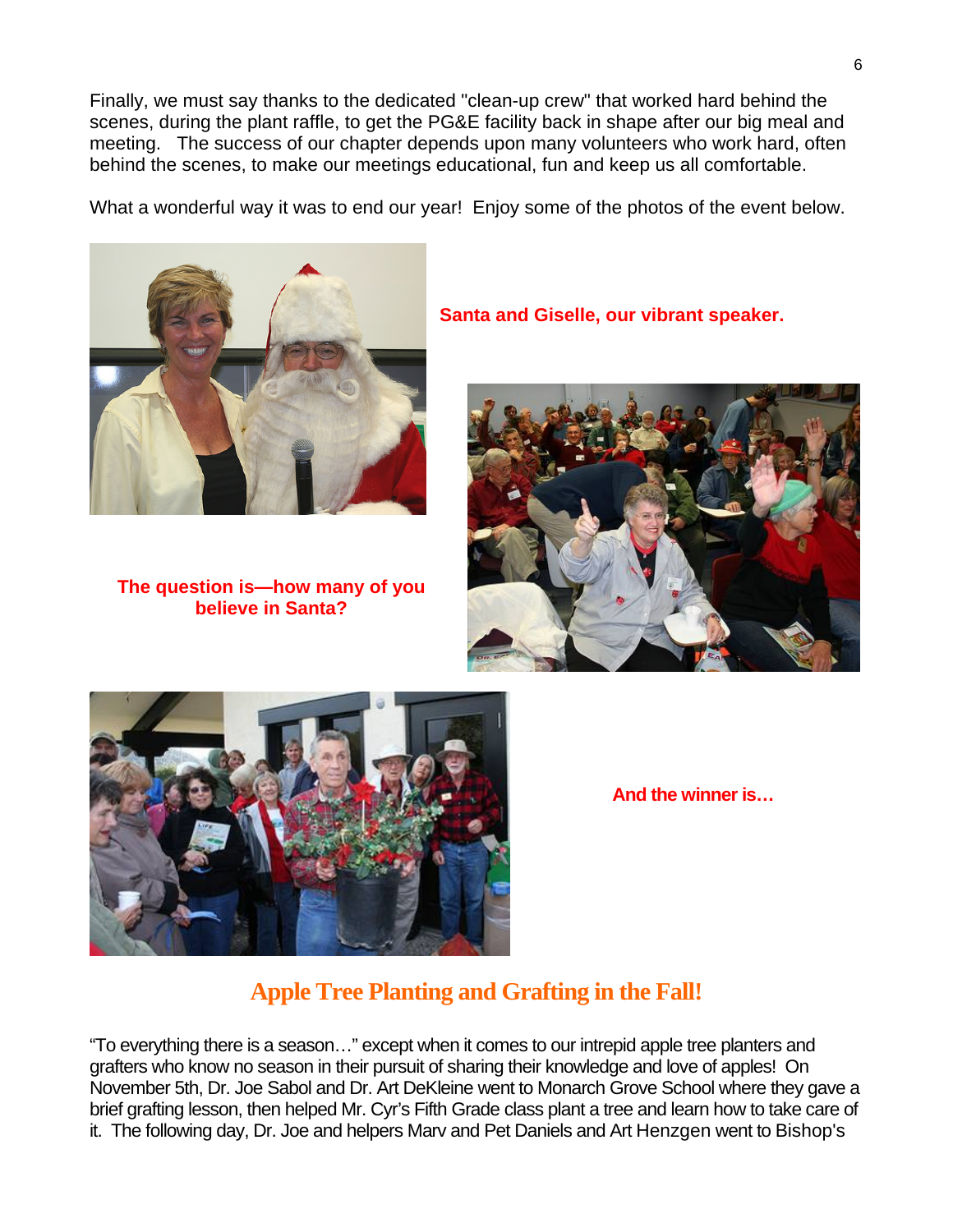

Peak-Teach School where they assisted two more fifth grade classes with their two trees. The trees were bare root, semi-dwarf apples that had been grafted in the spring with Gala or Fuji scion wood and then planted in 5-gallon containers. Later, in the month, on November 19, the process was repeated at Bishop's Peak-Teach School. (Photo by Joe Sabol shows Mr. Cyr's class.)

But the really amazing happening was the grafting done by Larry Hollis and Patti Schober at the

Midstate Fair in **October**. Using Pink Lady scion wood provided by Joe Sabol, these two expert grafters gave a grafting demonstration and by the end of November four of the five grafts were actually growing and the fifth had swollen buds! Good work you two!

#### **Announcements**

**WELCOME NEW MEMBERS:** Jim & Tish Gentry, Peter & Gail Simmons, and Carolyn Eicher & Andy Zink.

**JOIN CRFG:** If you **haven't** joined the national organization of the **California Rare Fruit Growers**, why not? With your membership you receive a wonderful color magazine, *The Fruit Gardener***,** filled with great articles on fruit growing, news, many chapter activities and contacts. You can also vote on important membership issues and even elect the governing board. Where else can you get so much for a mere \$2.50 a month? That's less than one trip to that specialty coffee place! Dues are **\$30 annually** or **3 years for \$87**. Membership applications are available from **Joe Sabol**. Call him at **544-1056** if you can't find him at a meeting or sign-up online at www.crfg.org

**CHAPTER NEWSLETTER FEES:** Please be sure your chapter newsletter fees are current and save our treasurer, Dick Pottratz, lots of work and begging. Newsletter fees are due January 1 of each year. Looking to save some money? Then pay the five-year rate of \$25 and you will save \$5 (since the annual fee is \$6)!

**Santa Barbara Chapter Scion and Plant Exchange Meeting:** Saturday, January 17, beginning at 10:00 AM at the Norman Beard Nursery, 200 Ellwood Ridge Road**,** Goleta.The guest speaker, Chris Cullen, owner of Montecito Landscape, has been creating beautiful gardens in the Santa Barbara area for over 38 years—many for celebrities whose names you will quickly recognize. There will be a scion wood and winter plant exchange. Norman Beard also has many plants for sale. If you would like to purchase bare root trees prior to the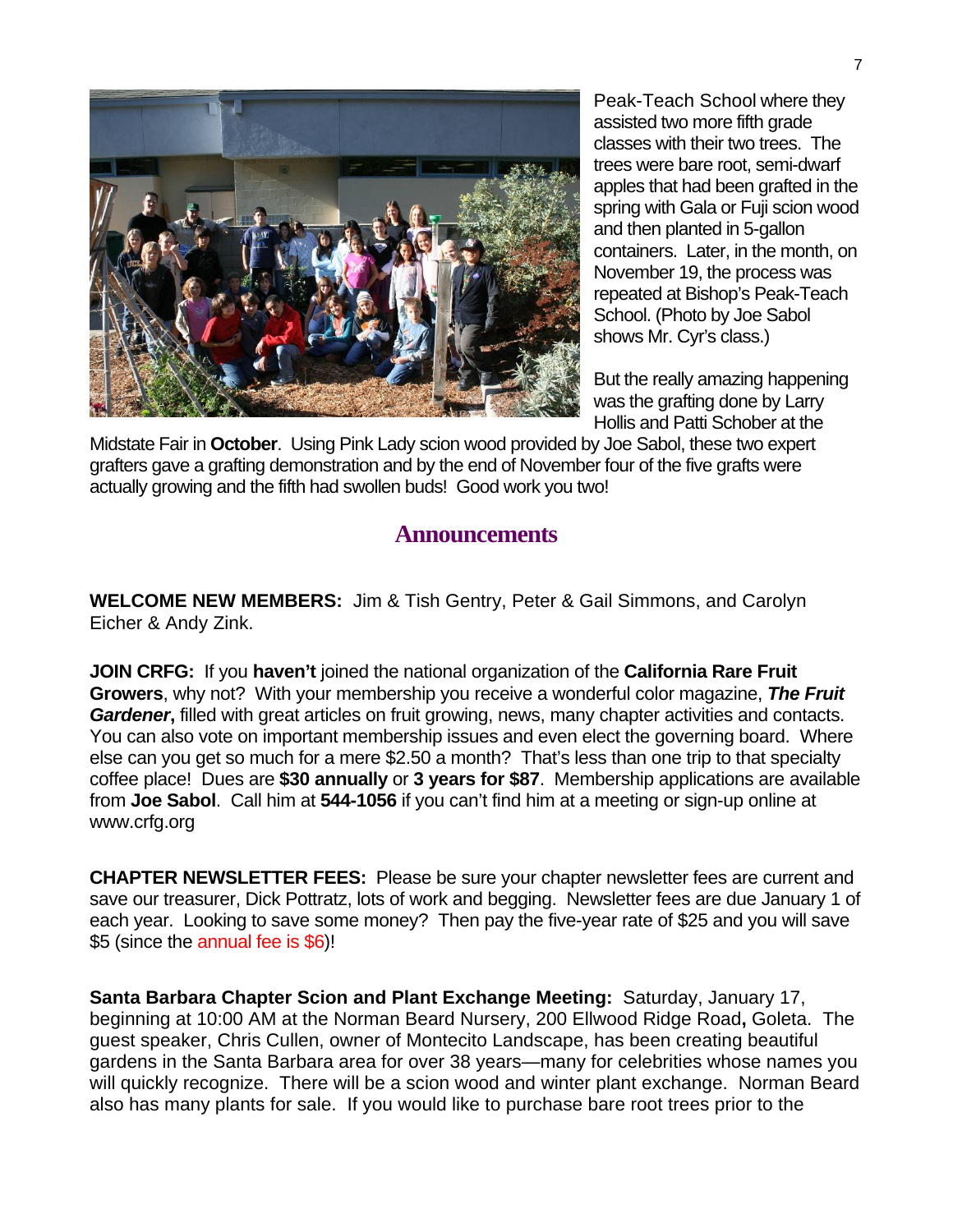meeting, give him a call at 968-0989. Norman also has many kinds of mango and citrus trees on site.

**Directions:** Directions: 101 North to Winchester Canyon Road, continue toward mountains, make right on Cathedral Oaks Road, first left on Ellwood Canyon Road, right up hill to first place on Ellwood Ridge road. 101 South, take Hollister Ave. off ramp, make left back over freeway, make right on Calle Real, make Left on Cathedral Oaks Road, continue past Winchester Canyon Road to Ellwood Canyon road, first left, then right up hill on Ellwood Canyon Road to first place on right.

**Hesperia Hall Apple Grafting:** Friday, March 20, 5 PM in Hesperia, California. Join Marv and Pet Daniels as they enjoy another fun time at the Hesperia Community Hall. They will be giving a grafting demonstration and then assisting community members as they graft their own trees. They had so much fun there last year that they have agreed to do it again! The class is followed by a wonderful potluck dinner. Contact them at: [Marvnpet@aol.com](mailto:Marvnpet@aol.com)

**2009 High School Grafting Program:** It isn't too early to begin planning to help Joe Sabol and his reliable crew with this year's grafting program at local high schools. Don't make Joe plead! Give him a call now at **544-1056** and volunteer your time! **It is so much fun!** 

**Writers Wanted: We need articles for this newsletter!** Share your knowledge—or even your bad experiences—with other chapter members. Explain how to grow your favorite rare fruit even if you haven't done it yet! I will be happy to help you edit it if you wish. Send your article to me at: [handynana@gmail.com](mailto:handynana@gmail.com)

**2009 CRFG Festival of Fruit**—Plan ahead to attend the 2009 Festival of Fruit hosted this year by the Redwood Empire Chapter on **August 15** at the Santa Rosa Junior College campus.

Calendar of Meetings – 2009

Meetings are held the **second Saturday** of the month and **begin at 1:30 PM** unless otherwise indicated. Bring a friend, car pool, and, for most meetings, **bring a chair** for all in your party. Pet Daniels suggests we **bring our own bottled water** to drink, too. What fun it is to be a member of **CRFG**!

**January 10—Annual Pruning Meeting—Cal Poly Crops Unit Classroom:** Vote for new officers—learn to prune—practice pruning. Our own long-time chapter member and **EXPERT PRUNER**, Dr. Art DeKleine, will be giving us some great pointers on pruning for the home orchard. Don't forget to bring your pruning shears, clippers, loppers, or handsaws, and gloves. Other experienced **PRUNERS** will also be on hand to **assist** novices with **PRUNING**! **Refreshments to be provided by the S-Z Group.** This is a very popular meeting, so **please** bring plenty of snacks to share! Thank you!